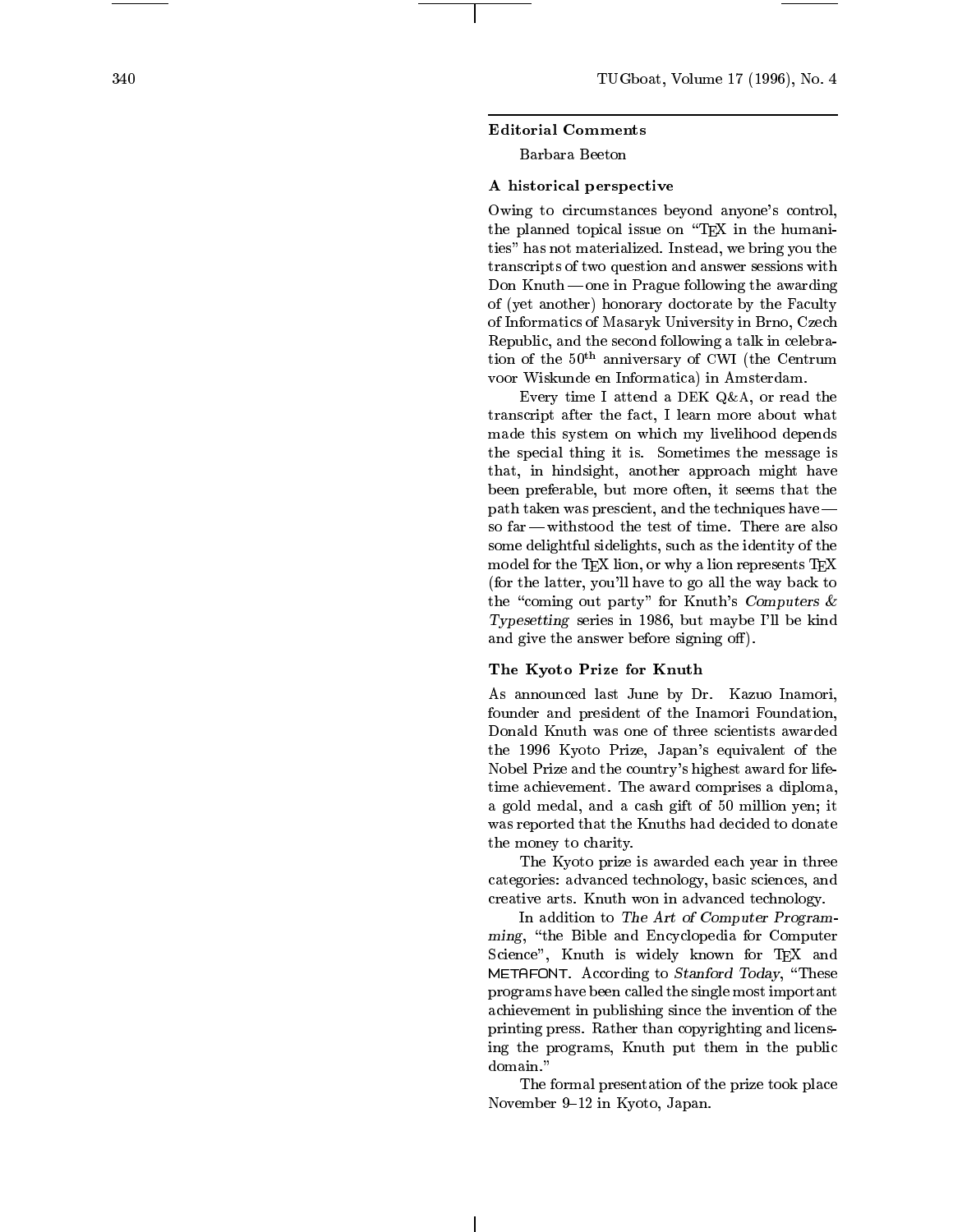TUGboat, Volume 17 (1996), No. 4

# Recommended reading

Anticipating that this issue was to be a topical one, compiled by guest editors, I spent some spare time reading. One book that I found very interesting (although a bit hard going in places, as it does not "tell a story") is Why Things Bite Back by Edward Tenner. This is a compendium of connections between cause and (often unanticipated) effect, in many areas of technology. The computer is not spared, nor is the "do-it-yourself" approach that has displaced many skilled clerical and technical workers.

Let the author speak for himself.<sup>1</sup>

 $- - * - -$ 

We have all seen the sign "The Difficult We Do Immediately; the Impossible Takes Time." Computerization turns this manifesto on its ancient head. Software can devour highly complex tasks with ease if they fit well into its existing categories. But even a simple change illustrates the revenge effect of recomplicating. The scientific typesetting program TeX, developed by the computer scientist Donald S. [sic] Knuth and now the standard in many branches of physics and mathematics, makes short work of the most fearsomely complex equations that once cost publishers up to \$60 per page to typeset. An author proficient in  $TeX$  — and I have had the good fortune to work with several of them  $-\text{can prepare}$ camera-ready copy that stands up to most commercially available systems. But making small changes, alterations that might require dropping in a metal slug or pasting in a new line in traditional systems, can sometimes take costly programmers' time. A hairline rule can take more time and money than pages of author-formatted proofs brimming with integration signs, sigmas, deltas, and epsilons.

Minor incompatibilities between authors' TeX programs and publishers' typesetting equipment can delay book-length manuscripts for weeks and run up costs well beyond those of conventional typesetting. Worse still from the publisher's point of view, some inexperienced and unskilled TeX-using authors| including distinguished scientists  $-$  blame the publisher and typesetter when their work is held up.

As editors of conventional manuscripts, my colleagues and I could identify problems early and request changes before texts went into production. Even experienced electronic manuscript specialists cannot evaluate a TeX manuscript reliably just by looking at the author's laser-printed version. Messy or nonstandard coding may fail to reproduce the same beautiful output when fed into professional typesetting equipment. Consequently, there are real hidden productivity costs associated with an "inexpensive" TeX manuscript; it may require openheart surgery rather than a haircut. Publishers and typesetters discovering such insurmountable glitches have been known quietly to set the author's electronic manuscript aside and dispatch the hard copy to Asian compositors for conventional keyboarding. This may be speedier than waiting for the author to learn the fine points of TeX, but it inevitably delays production, embarrasses author and publisher alike, and introduces new errors. What computerization offers — or simplifies — with its right hand it can withdraw  $-$  or recomplicate  $-$  with its left.

TeX demonstrates the additional burdens of vigilance that advanced technology imposes. It may slash production times and costs for a scientific or engineering publisher, but only if either (1) the whole burden of typesetting is shifted to the author, who then has to be knowledgeable and vigilant about levels of detail that copy editors and typesetters otherwise would supervise, or (2) the author's editor is prepared to spend hours learning the fine points of TeX, adding technical support to his or her job description.

Other staples of the modern computer environment  $\mathop{\rm come}\nolimits$  in for similar scrutiny $\rm -ions,$  Windows, illadvised use of color, replacement of expensive mainframe hardware by low-cost (but high-upkeep) net worked workstations and microcomputers, . . . .

 $- - * - -$ 

There's much food for thought in this book, and I recommend it to anyone who wonders where is all that spare time that was promised to us by the proponents of modern technology.

## Answer to the question

And why does a lion represent TFX? Here are Don's comments on the subject to the guests at the grand bash held at the Computer Museum in Boston in honor of the publication of the Computers & Typesetting series, on May 21, 1986.<sup>2</sup>

One final note: People often ask me why T<sub>E</sub>X and METAFONT are symbolized in these books by a lion and a lioness. When Duane Bibby first came up with the lion idea, I instinctively felt that it was right, but I never understood exactly why this was, until about

<sup>1</sup> Why Things Bite Back: Technology and the Revenge ofUniversity Consequences, by Edwards Tenner. New York: New York: Alfred A. Knopf, 1996, ISBN 0-679-42563-2; pp. 192-193, quoted with permission.

 $\overline{\phantom{x}}$  for the complete text of all the remarks at that fest, see TUGboat  $2 \#2 (1986)$ , pp. 93-98.